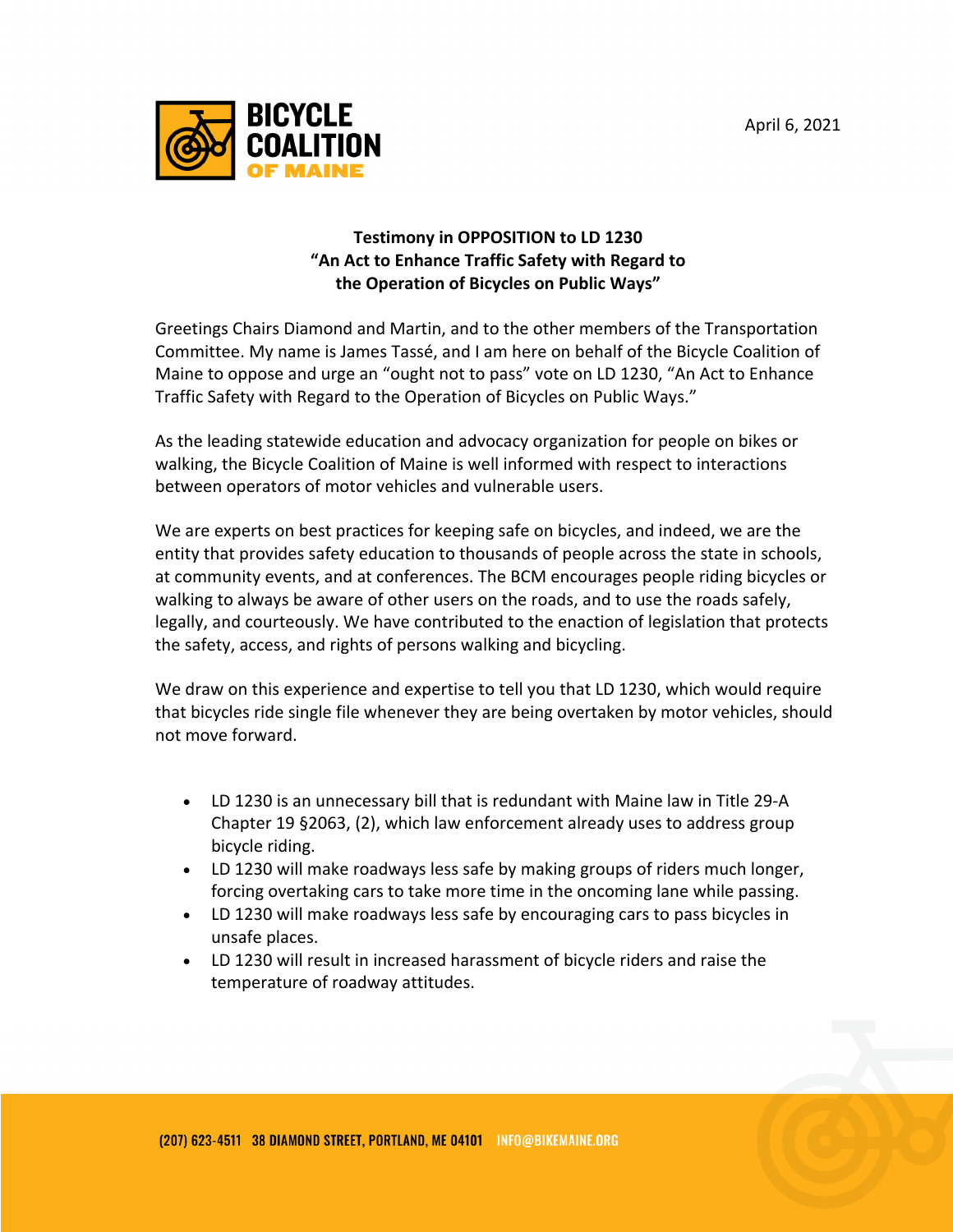Although single-file riding has its place and is the best practice in many situations, it can also be very dangerous in a number of situations. Requiring mandatory single-file riding at all times during a motor vehicle pass gives significant deference to motor vehicle operators over bicycle riders and their safety.

Maine law already requires that bicycles operate "on the right portion of the way as far as as practicable," and police agencies use this requirement under  $\S 2063(2)$  to address this issue. The new language proposed by LD 1230 will conflict with this, and potentially other Maine laws, and could result in greater ambiguity regarding a bicycle rider's legal lane position.

This bill would create unsafe passing conditions that are worse than the situation it is trying to correct. Passing this bill would mean that, say, a group ride with four people riding two and two abreast, which would be about 18 feet long (assuming 6 ft for bike length and 6 feet between bikes front to back), would need to become a line that would be more than 40 feet long. With groups of 10 or more riders, this requirement would create long strings of riders that would be more, not less, difficult to pass.



Note: this image does not depict the additional distance between riders, which makes the strings longer

A short group is easier than a long string to pass, especially on winding roads where the sight lines are not good. In these locations, a driver passing a string of riders may need to suddenly move back to the right mid-pass, at grave risk to the bicyclists. In places where riders have to ride in the center of the lane because of sub-standard lane width, multiple